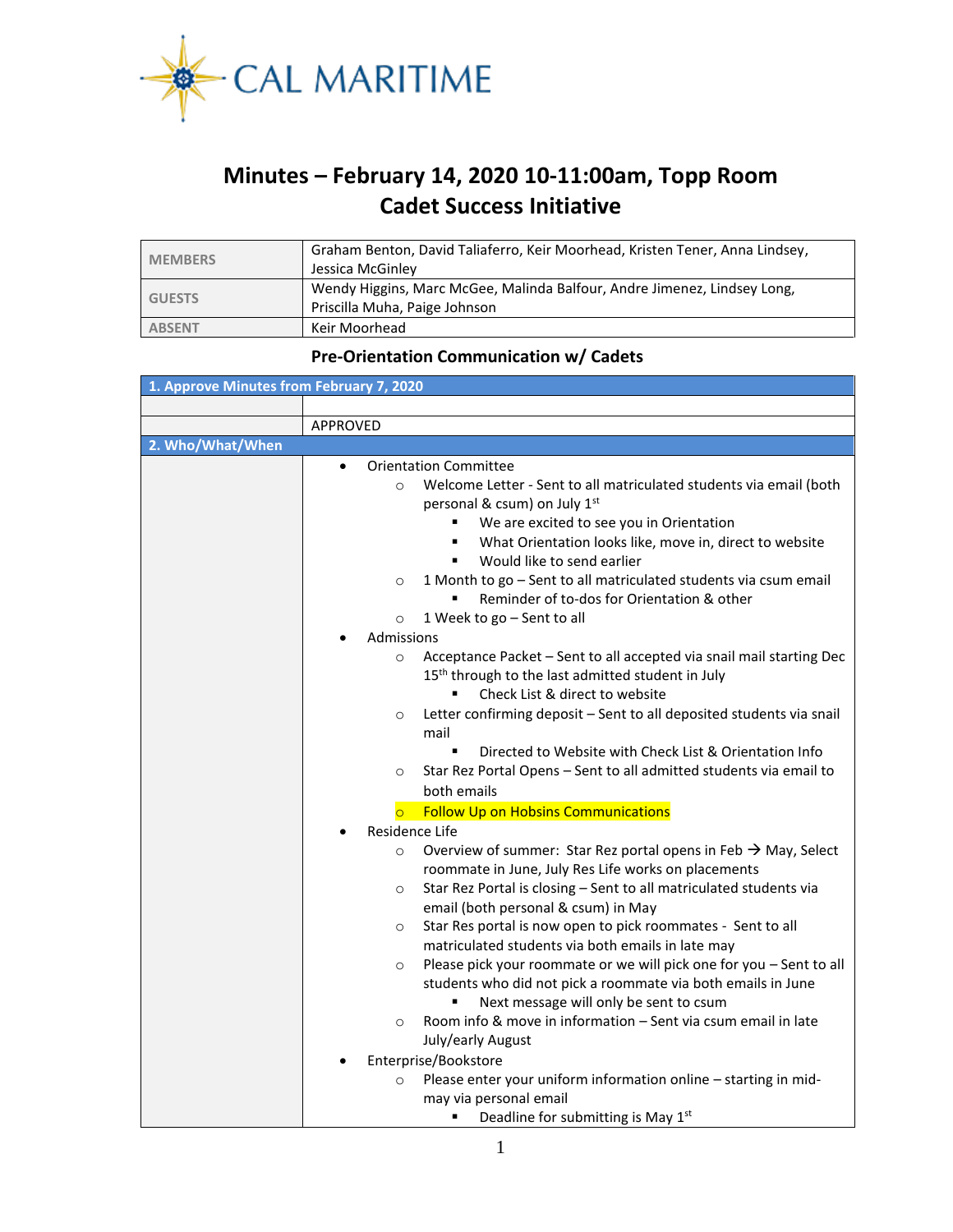|                      | Wait a week until after they have been admitted                                                   |  |  |  |  |
|----------------------|---------------------------------------------------------------------------------------------------|--|--|--|--|
|                      | Career Services/Marine Programs: Discussion to be had - Move to                                   |  |  |  |  |
|                      | <b>Orientation Committee</b><br>TWIC & Passport used to be asked for during the summer<br>$\circ$ |  |  |  |  |
|                      |                                                                                                   |  |  |  |  |
|                      | Issues: Multiple offices asking for these and parents                                             |  |  |  |  |
|                      |                                                                                                   |  |  |  |  |
|                      | don't like that multiple offices are asking for it                                                |  |  |  |  |
|                      | Proposal: Have Career scan into Milestones into                                                   |  |  |  |  |
|                      | PeopleSoft during Orientation so everyone (with access)                                           |  |  |  |  |
|                      | can see                                                                                           |  |  |  |  |
|                      | Also bring TWIC to campus – can this be part of<br>$\bullet$                                      |  |  |  |  |
|                      | cost of attendance                                                                                |  |  |  |  |
|                      | Questions to address:                                                                             |  |  |  |  |
|                      |                                                                                                   |  |  |  |  |
|                      | Who actually needs a TWIC?                                                                        |  |  |  |  |
|                      | How are we collecting the passport/TWIC -<br>$\bullet$                                            |  |  |  |  |
|                      | when/where during Orientation?                                                                    |  |  |  |  |
|                      | Who would need access to the PeopleSoft                                                           |  |  |  |  |
|                      | portion?                                                                                          |  |  |  |  |
|                      | <b>Financial Aid</b>                                                                              |  |  |  |  |
|                      |                                                                                                   |  |  |  |  |
|                      | Verification - Sent to all admitted students who have been<br>$\circ$                             |  |  |  |  |
|                      | selected for the process via both emails starting in the end of                                   |  |  |  |  |
|                      | February                                                                                          |  |  |  |  |
|                      | Reminding them of the extra documents needed for the                                              |  |  |  |  |
|                      | process                                                                                           |  |  |  |  |
|                      | Sent every month until they complete                                                              |  |  |  |  |
|                      | Financial Aid Award Letter - Sent to all matriculated students via<br>O                           |  |  |  |  |
|                      |                                                                                                   |  |  |  |  |
|                      | both emails between end of February and March (when they                                          |  |  |  |  |
|                      | complete all necessary information)                                                               |  |  |  |  |
|                      | Only need to take actions for loans                                                               |  |  |  |  |
|                      | Loan Acceptance Directions - Sent only to students who want to<br>$\circ$                         |  |  |  |  |
|                      | accept loans via both emails                                                                      |  |  |  |  |
|                      | Cued by accepting loans                                                                           |  |  |  |  |
|                      | Accounting - More Information Needed                                                              |  |  |  |  |
|                      | Bill - Sent via email<br>$\circ$                                                                  |  |  |  |  |
|                      |                                                                                                   |  |  |  |  |
|                      | <b>Follow Up with La Tanya</b><br>$\overline{\circ}$                                              |  |  |  |  |
|                      | Registrar: More Information Needed                                                                |  |  |  |  |
|                      | <b>Follow Up with the Registrar</b><br>$\circ$                                                    |  |  |  |  |
|                      | Library                                                                                           |  |  |  |  |
|                      | Common Read Announcement: Sent to all matriculated students<br>O                                  |  |  |  |  |
|                      | via email in June                                                                                 |  |  |  |  |
|                      | Common Read Book: Sent via snail mail<br>O                                                        |  |  |  |  |
|                      | Not present, but should follow up with:                                                           |  |  |  |  |
|                      | <b>Health Center</b>                                                                              |  |  |  |  |
|                      |                                                                                                   |  |  |  |  |
|                      | <b>Title IX</b><br>$\overline{\mathsf{C}}$                                                        |  |  |  |  |
|                      | Kristen Tener will follow-up w/ the missing stakeholders                                          |  |  |  |  |
|                      | Proposal: All messages are sent to both emails until they step foot on campus                     |  |  |  |  |
| <b>3. Next Steps</b> |                                                                                                   |  |  |  |  |
|                      | Process information<br>$\bullet$                                                                  |  |  |  |  |
|                      | Working group meet: Kristen, Marc, Malinda, Priscilla, Paige                                      |  |  |  |  |
| 4. Videos to Make    |                                                                                                   |  |  |  |  |
|                      | The Portal<br>$\bullet$                                                                           |  |  |  |  |
|                      |                                                                                                   |  |  |  |  |
|                      | How to pay your bill<br>٠                                                                         |  |  |  |  |
|                      |                                                                                                   |  |  |  |  |